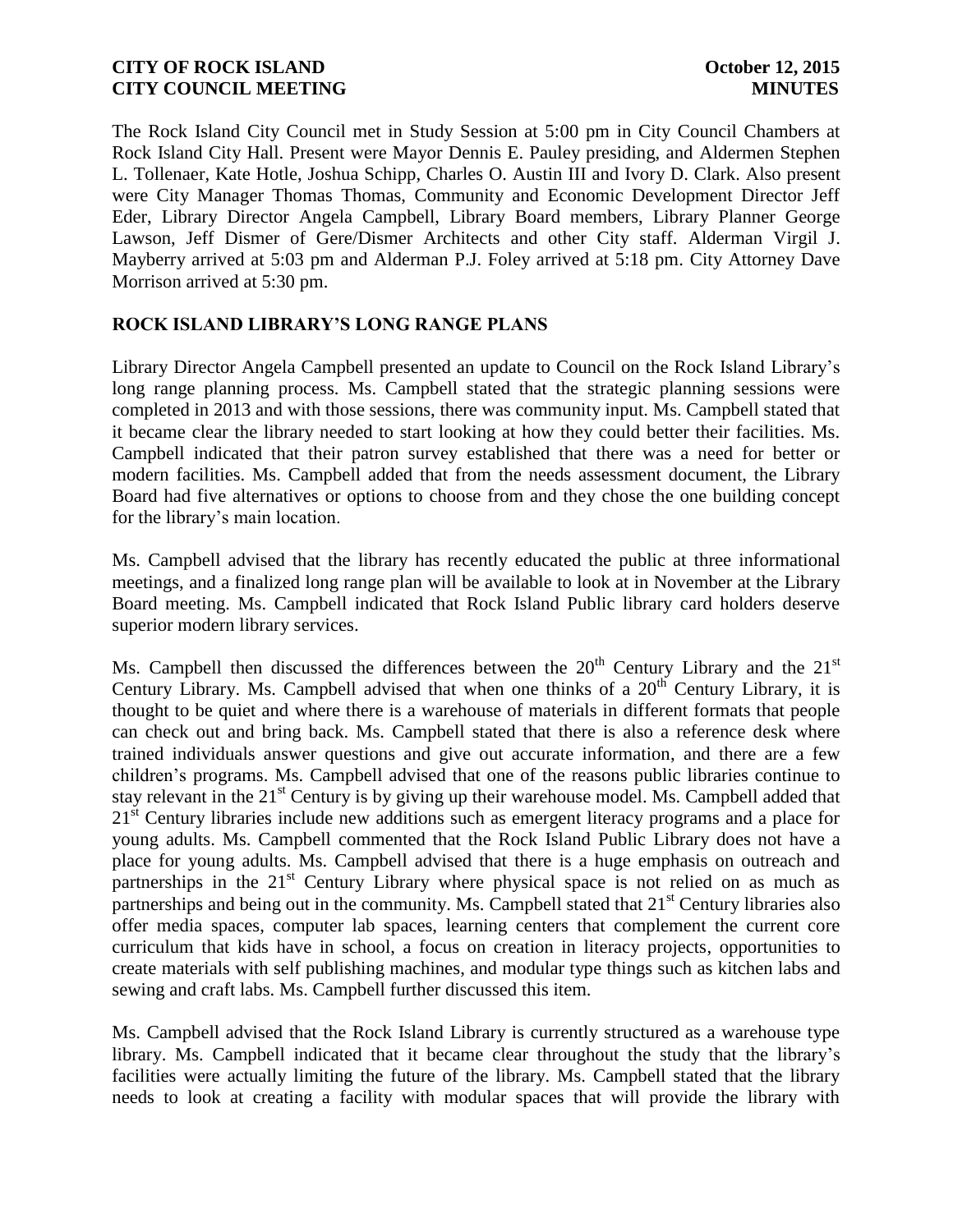unlimited opportunities to serve the public. Ms. Campbell explained that modern libraries are more cost effective to operate because they focus on outreach and partnerships, sponsorships and grant writing to do the activities.

Ms. Campbell commented that no other city comparable in size to Rock Island has three library branches. Ms. Campbell added that because of the three branches, Rock Island is open almost triple the amount of time and the library is similarly staffed to libraries with just one location.

Ms. Campbell discussed budget considerations and options. It was noted that the library has had five years worth of budget deficits in which they had to make up through cuts or by using reserves. Ms. Campbell advised that there will be a \$236,000.00 deficit in CY2016. Ms. Campbell added that if one location is looked at with increased services, there could be a surplus of a little under \$100,000.00, but that also depends on staffing. Another budget option Ms. Campbell discussed was having one location with more enhanced services; there would be a larger surplus but less staff would be needed. After more discussion on the budget, Ms. Campbell stated that the bottom line is that the Rock Island Library cannot operate three buildings with the current and projected budget.

Ms. Campbell then introduced George Lawson who is a Library Planner. Mr. Lawson discussed the special needs assessment for the one library concept. Mr. Lawson stated that the building program that was created suggested that  $50,000$  square feet of space is needed to make this a  $21<sup>st</sup>$ Century quality library. Mr. Lawson discussed the current types of spaces that are found in the library, the existing square footage of each space use and how the square footage will be allocated in the new and improved Rock Island Library. Space uses and square footages that Mr. Lawson discussed included; collection space, public service desk area, information commons, program space, staff work space, children's space, young adult space, mixed space, and structure and support space.

Council and Mr. Lawson discussed various space needs as it related to a café or vending area and a children's museum.

Mr. Jeff Dismer of Gere/Dismer Architects discussed the site plan for the future Rock Island Library. Mr. Dismer stated that they are taking the program that has been developed and turning it into a vision for what the Rock Island Library could be for the  $21<sup>st</sup>$  Century. Mr. Dismer commented that the Library Board voted for a single library location downtown at the current main library facility. Mr. Dismer referred to the site plan and stated that the current main library parking does not have a line of sight to the main entry. Mr. Dismer added that the new approach is to enhance this and create a new entry. Mr. Dismer advised that the lobby would be accessed from the south side and from the north. It was noted that the south side would focus on the new parking lot and the north side would be in front towards  $4<sup>th</sup>$  Avenue and accessible from the downtown. Mr. Dismer advised that the addition occurs off to the east side, which is currently the parking lot of the building. Mr. Dismer further discussed the parking component.

Next, Mr. Dismer discussed the layout of the facility as it related to the main floor, lower level, floor mezzanine and floor two. Mr. Dismer also discussed program spaces for each floor. Mr.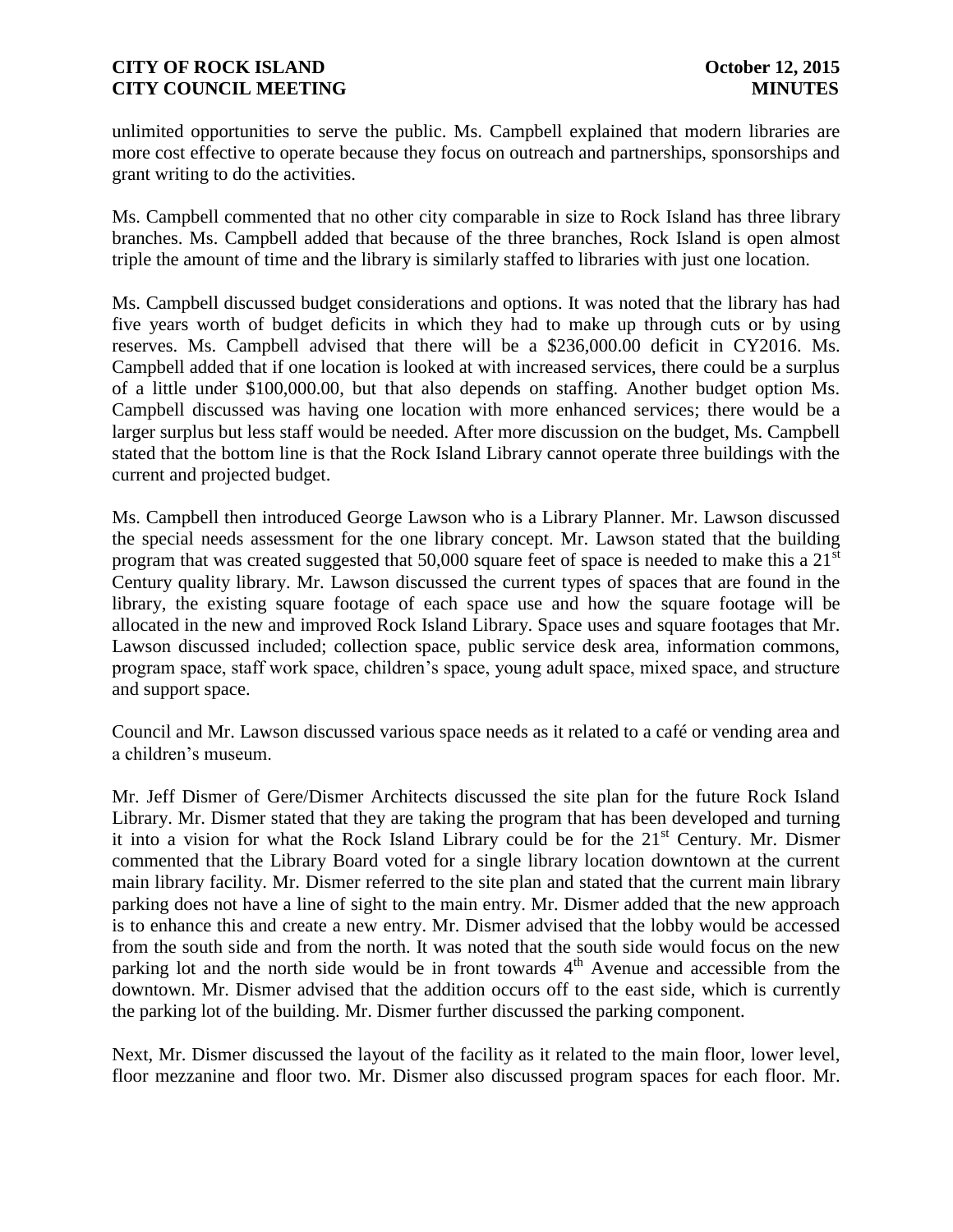Dismer noted that the second floor of the new addition will align with the existing second floor of the historic library.

Mr. Dismer discussed costs for the proposed new library. Mr. Dismer stated that the total cost for the plan is approximately \$29 million dollars with the goal of having a new library by 2020.

Council discussed the plan as it related to cost in terms of building a complete new facility versus expanding the existing facility. Council and Mr. Dismer discussed parking as it related to property acquisition for a new parking lot. Council and Ms. Campbell discussed fundraising in reference to the feasibility study. In addition, Council and Ms. Campbell discussed staffing and hours as it related to the budget concerning the proposed new library. Library Board member Kevin Koski and Council discussed technology as it related to gathering and sharing information and broadband. Council further discussed Ms. Campbell's presentation.

#### **ADJOURNMENT**

A motion made by Alderman Foley and seconded by Alderman Clark to adjourn the meeting carried by the following Aye and No vote. Those voting Aye being; Alderman Mayberry, Alderman Foley, Alderman Tollenaer, Alderman Hotle, Alderman Schipp, Alderman Austin and Alderman Clark; those voting No, none. The meeting was adjourned at 6:04 pm.

> \_\_\_\_\_\_\_\_\_\_\_\_\_\_\_\_\_\_\_\_\_\_\_\_ Aleisha L. Patchin, City Clerk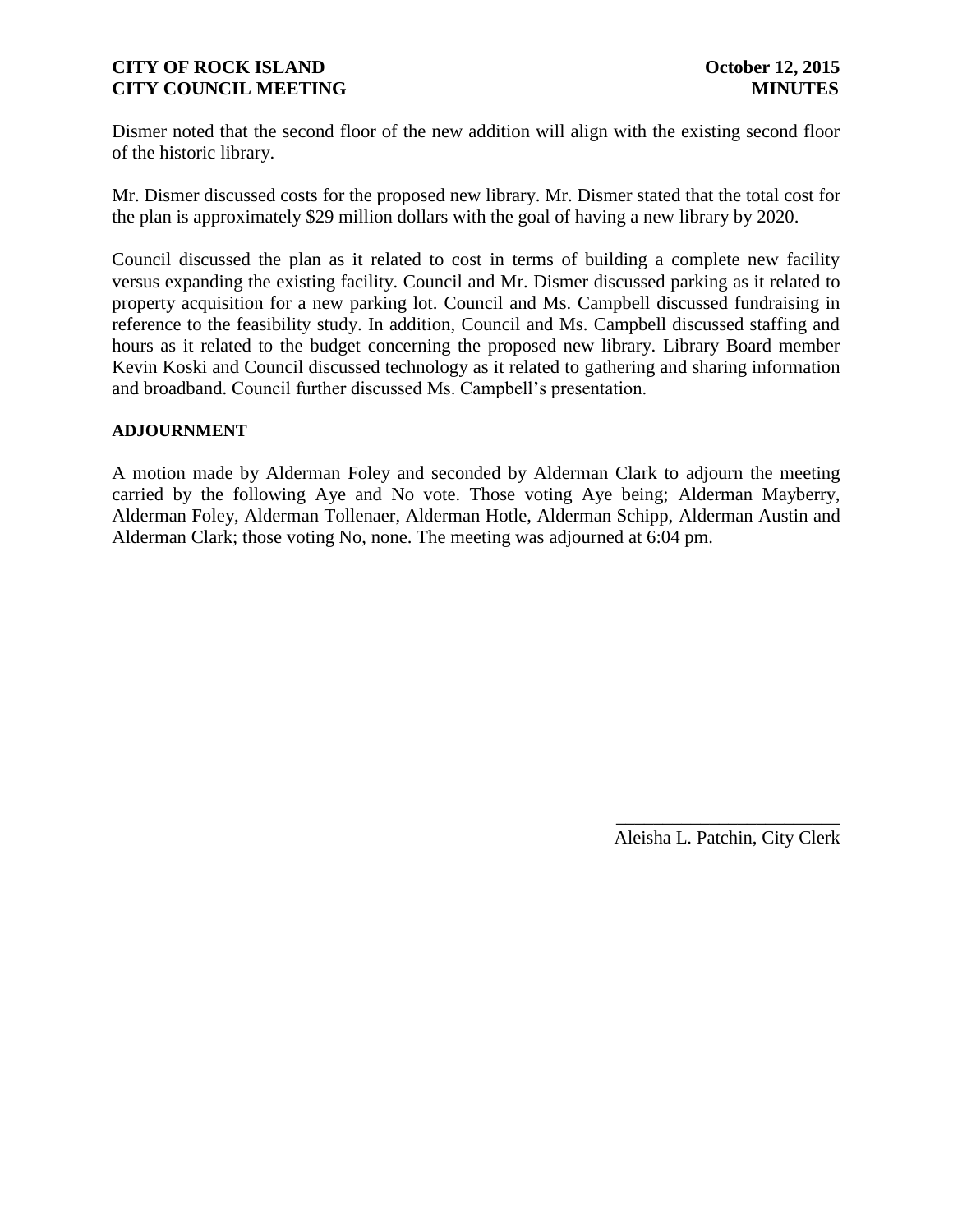Rock Island City Council met in regular session at 6:45 pm in Council Chambers of Rock Island City Hall. Present were Mayor Dennis E. Pauley presiding and Aldermen Virgil J. Mayberry, P.J. Foley, Stephen L. Tollenaer, Kate Hotle, Joshua Schipp, Charles O. Austin III and Ivory D. Clark. Also present were City Manager Thomas Thomas and City Attorney Dave Morrison.

#### Introductory Proceedings

Mayor Pauley called the meeting to order and led in the Pledge of Allegiance. Alderman Mayberry gave the Invocation.

#### Agenda Item #5 **Minutes of the meeting of October 5, 2015.**

A motion was made by Alderman Hotle and seconded by Alderman Foley to approve the Minutes of the meeting of October 5, 2015 as printed. The motion carried by the following Aye and No vote; those voting Aye being; Alderman Mayberry, Alderman Foley, Alderman Tollenaer, Alderman Hotle, Alderman Schipp, Alderman Austin and Alderman Clark; those voting No, none.

### Agenda Item #6 **Update Rock Island by Mayor Pauley.**

Mayor Pauley stated that the City of Rock Island Public Works Department started the Fire Hydrant Flushing Program today, October 12, 2015. Crews will be flushing hydrants for approximately a four week period. Mayor Pauley commented that the purpose of this program is to help maintain water quality standards and the fire protection system. Citizens may experience brief periods of discolored water or low pressure which is normal during flushing operations. Questions may be directed to the Public Works Department at (309) 732-2200.

Mayor Pauley advised that on Saturday, October 10, 2015, water main construction started requiring a road closure on  $6<sup>th</sup>$  Avenue at  $20<sup>th</sup>$  Street for approximately two weeks. Then starting October 12, 2015, water main construction will require road closure to through traffic for the  $6<sup>th</sup>$ Avenue intersections of  $21<sup>st</sup>$ ,  $22<sup>nd</sup>$  and  $23<sup>rd</sup>$  Streets. Pending favorable weather, the resumption of normal traffic is anticipated to be within two months. Mayor Pauley stated that travel delays can be expected during the construction at or near this location. Please follow all posted construction signs for detour directions when needed, and watch for trucks entering and leaving the construction zone. Mayor Pauley stated that the City of Rock Island is sorry for any inconvenience due to this road and utility work and appreciates the patience and consideration of the traveling public.

Mayor Pauley stated that during the week of the Columbus Day holiday, refuse, yardwaste, and recycling will be on the normal collection schedule. The Drop-Off Center located at Millennium Waste, 13606 Knoxville Road, Milan will be open on Saturday from 7:00 am to noon.

Sunday, October 18, 2015 from 12:00 pm to 3:00 pm stop down at the Quad City Botanical Center and visit the Mad Scientists & Zombies. Participate in mad scientist experiments,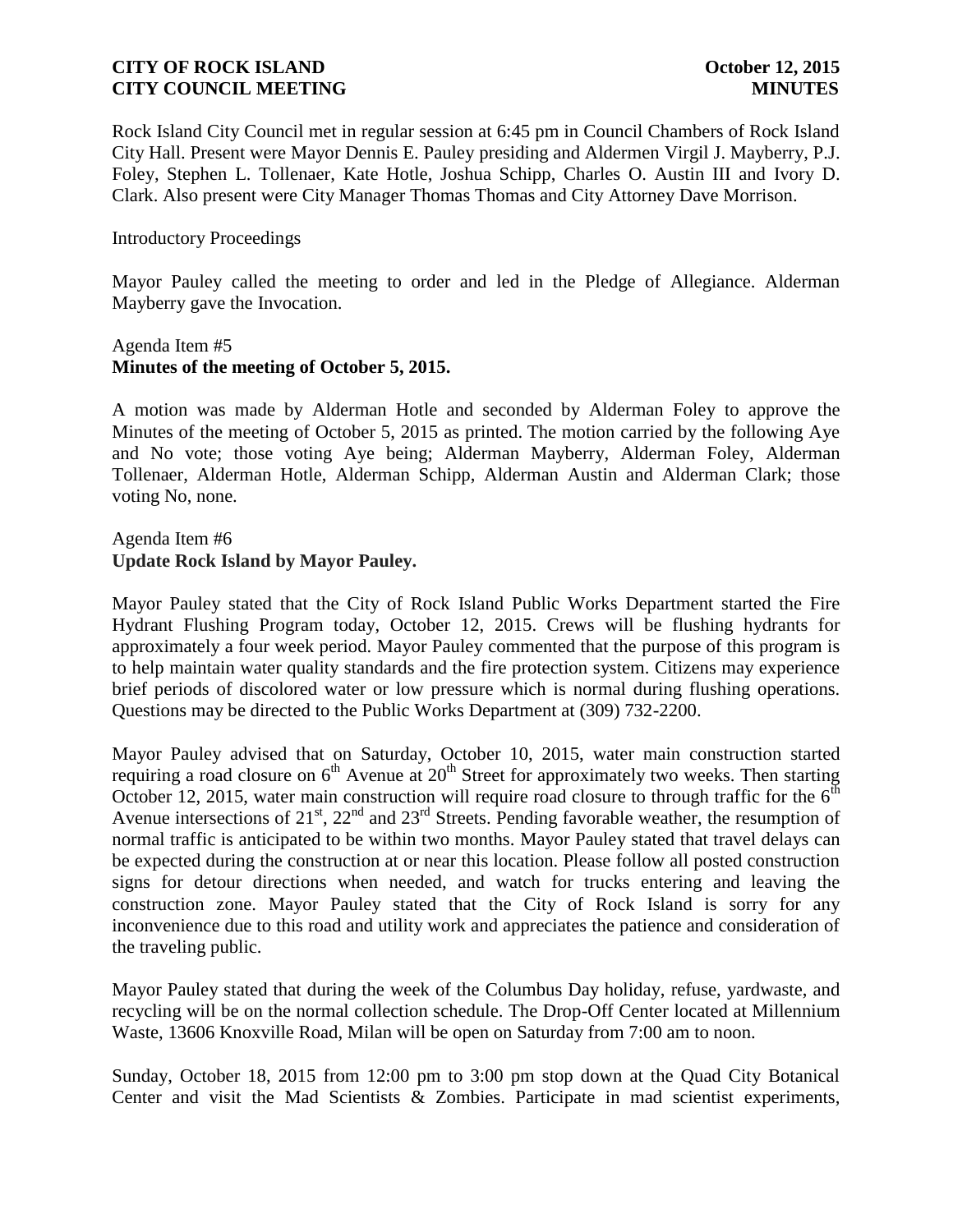ghoulish games, a zombie obstacle course and enjoy the s'more bar & fire pit. Mayor Pauley stated that pets are even welcome, especially if in costume! General admission prices are Adults \$6.00, Seniors \$5.00, Youth (6-15 yrs) \$4.00, Children (2-5yrs) \$2.00, Children under 2 and Members of the Quad City Botanical Center free.

Mayor Pauley advised that the City of Rock Island is hosting a Trivia Night to support the 2015 United Way Campaign. Gather your friends and join us at the Martin Luther King Jr. Community Center on Friday, October 23, 2015 at 6:00 pm. Cost is \$80 per table. Bring your own food and snacks. Beverages will be available for purchase. To reserve a table, contact Nancy Blair at (309) 732-2147.

Join the Rock Island 30/31 Branch Library Saturday, October 17, 2015 from 2:00 pm to 3:00 pm for family-friendly Monster Mash Costume Party. Enjoy Halloween party games and a costume contest. Mayor Pauley stated that it's sure to be a graveyard smash!

Mayor Pauley stated that next year is the 175<sup>th</sup> Anniversary of Rock Island, and the City is going to form a committee to start working on the plans for this event. Mayor Pauley added that Alderman Mayberry will be the Chair of that committee. It was noted that if anyone would like to participate, please let the Mayor know so that the committee can be formed.

#### Agenda Item #7

# **Presentation of the 2015 Labor Day Parade Awards**.

Grace Shirk, a member of the Labor Day Parade Advisory Board and Mayor Pauley stepped to the podium for the Presentation of the 2015 Labor Day Parade Awards.

Ms. Shirk stated that this year's parade had seven sponsored musical events. Ms. Shirk thanked everyone involved with the parade for making it safe and successful and a special thank you went out to Executive Assistant Linda Mohr for her administrative support for this year's event. It was noted that "Hats Off to Our Military - Past and Present" was the parade theme. Ms. Shirk then commented on the highlights of the parade.

At this time, Ms. Shirk along with Mayor Pauley presented the 2015 Labor Day Parade Awards to the winning recipients.

The following are the winners of the 2015 Labor Day Parade Awards:

The Citizen's Choice Award winners were selected by various citizens watching the parade. The winners included; the Rock Island Futbol Club and Rock Island Soccer Team, American Bank & Trust, Terror at Skellington Manor, Immanuel Lutheran Church, Association of Retired Firefighters of Rock Island and Celebrate Recovery/Edgewood Baptist Church.

The Council's Choice Award winners included; Rich Metals Company, Factory of Fear, Rock Island Horticultural Club, Denkmann Elementary School, Rock Island Center for Math and Science, Rock Island Animal Hospital and Celtic Cultures Alliance of the Quad Cities.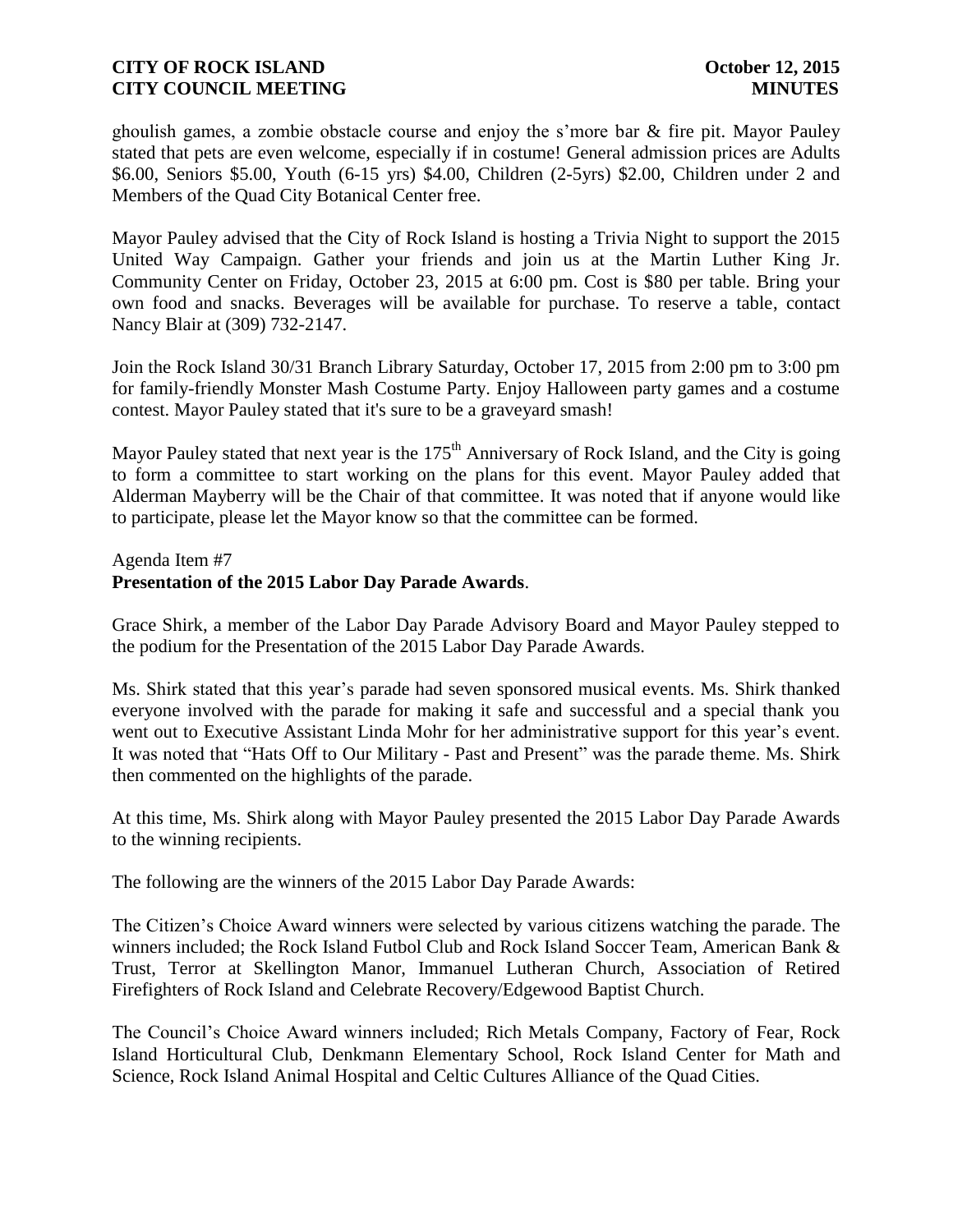Cool Beanz Coffeehouse was the recipient of the Parade Committee's Choice Award. Two Rivers United Methodist Church received the Marshal's Choice Award for the best theme-related entry, and Church of Peace UCC was the recipient of the Mayor's Cup Winner. All winners had their pictures taken with the Mayor.

Mayor Pauley congratulated all of the winners and everyone involved with the parade.

# Agenda Item #8 **Proclamation declaring Sunday, October 18, 2015 as Pilot International Day.**

Mayor Pauley read the proclamation. Carol Triebel accepted the proclamation. Ms. Triebel stated that if anyone wonders why the Pilot Club in Moline is asking Rock Island for a proclamation, there is a connection. Ms. Triebel added that there was a Pilot Club in Rock Island for many years and when that club disbanded, the members were asked to merge into the Moline club. Ms. Triebel advised that the Pilot Club was chartered in 1946 in Moline. Ms. Triebel commented that the Pilot Club will be celebrating their  $70<sup>th</sup>$  Anniversary next spring. Ms. Triebel stated that Pilot International will be 100 in six years. Ms. Triebel advised that for the last 25 years, the Pilot Club of Moline has donated over \$100,000.00 to local Quad City agencies that deal with brain related activities and diseases.

## Agenda Item #9 **Proclamation declaring October as Homeless Action Month.**

Mayor Pauley stated that item #9 has been pulled from the Agenda until next month.

### Agenda Item #10

# **A Special Ordinance amending Chapter 13, Article II, Sec.13-25: Collection; Removal Generally of the Code of Ordinances regarding refuse service charges.**

It was moved by Alderman Tollenaer and seconded by Alderman Foley to consider, suspend the rules and pass the ordinance. The motion carried by the following Aye and No vote; those voting Aye being; Alderman Mayberry, Alderman Foley, Alderman Tollenaer, Alderman Hotle, Alderman Schipp, Alderman Austin and Alderman Clark; those voting No, none.

Agenda Item #11 **CLAIMS**

It was moved by Alderman Austin and seconded by Alderman Hotle to accept the following reports and authorize payments as recommended.

Discussion followed. Alderman Hotle inquired upon Public Works Director Randy Tweet to address item  $11(d)$  in regards to the  $6<sup>th</sup>$  Avenue Relief Sewer project.

Mr. Tweet stated that the last time we talked about this subject, OSHA complaints with the Department of Labor were discussed. Mr. Tweet advised that there were a number of complaints for a total of 12 items and a number of the complaints had multiple items.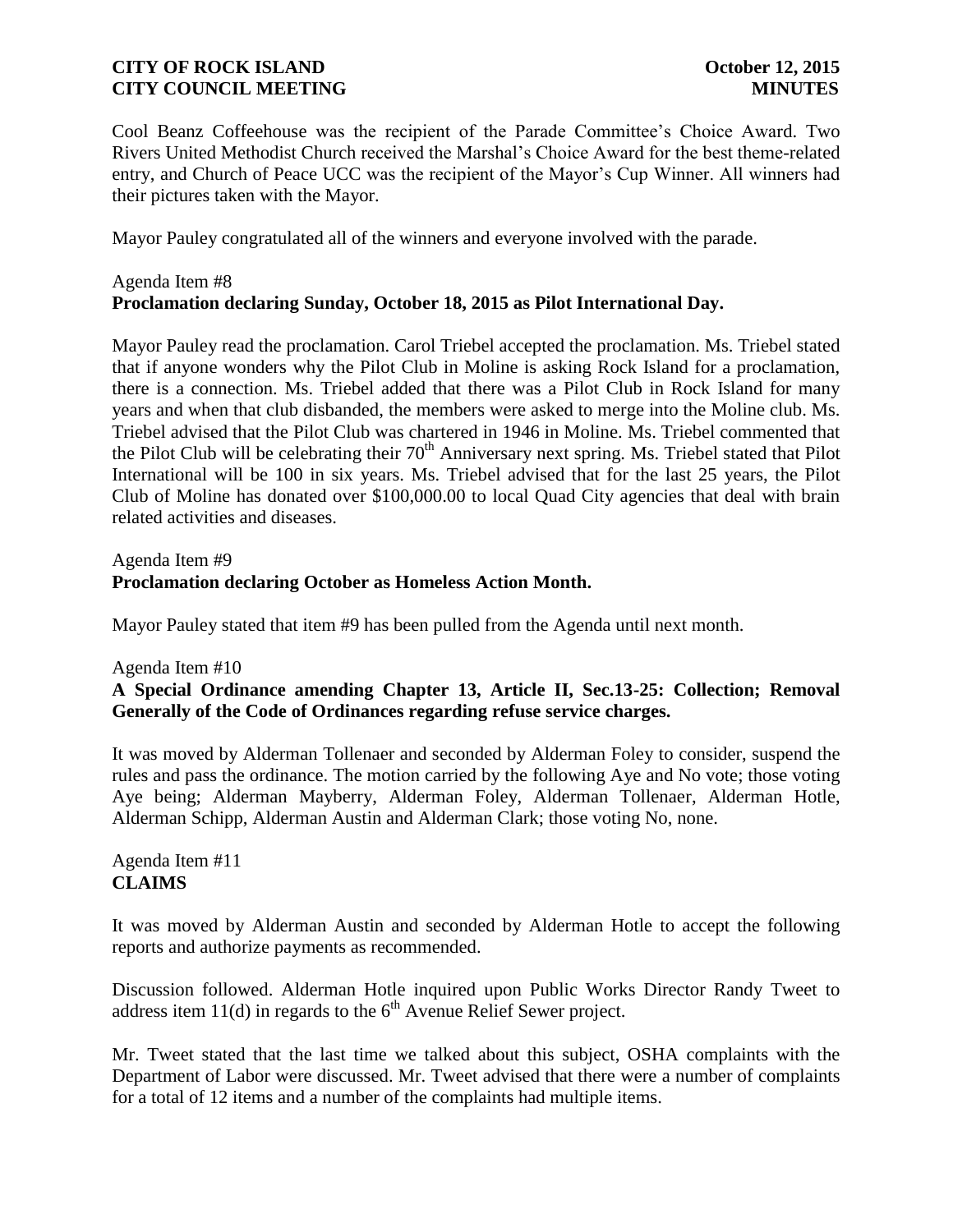Mr. Tweet discussed those complaints, some of which included improper use of shackles and slings, trench box work plates not being tied down and workers exposed to cave-ins. Mr. Tweet added that there were a couple of complaints about high levels of silica dust, but the dust was tested and nothing was found. Mr. Tweet advised that another complaint was found; they were trenching on one of their trenches; it was Type B soil and it was required to be trenched at a 45 degree angle and they had a 46 degree angle, and this violation resulted in a fine of \$1,700.50. Mr. Tweet advised that they do not have anything outstanding; there are no open claims. Mr. Tweet and Council further discussed this item.

Alderman Foley was concerned about various streets in the City being under construction at the same time in regards to not knowing what streets are open and what streets are closed in terms of accessibility. Alderman Foley and Mr. Tweet further discussed this issue.

Alderman Schipp inquired about the timeline as it related to when the project would be completed. Mr. Tweet advised that December  $15<sup>th</sup>$  is the timeline and if it is not completed then the City could pursue liquidated damages. Mr. Tweet stated that they are on schedule and the weather is cooperating. Council and Mr. Tweet further discussed this issue.

After discussion, the motion carried by the following Aye and No vote; those voting Aye being; Alderman Mayberry, Alderman Foley, Alderman Tollenaer, Alderman Hotle, Alderman Schipp, Alderman Austin and Alderman Clark; those voting No, none.

a. Report from the Human Resources Department regarding payment in the amount of \$701.00 to Pekin Insurance Company for General Liability Claim.

b. Report from the Information Technology Department regarding payment in the amount of \$22,550.00 to Cloud Sherpas, Inc. for the Google Apps annual update and support maintenance.

c. Report from the Public Works Department regarding payment #22 in the amount of \$1,588,410.34 to Gilbane Building Company for construction services provided for the Rock Island Police Station project.

d. Report from the Public Works Department regarding payment #8 in the amount of  $$583,163.78$  to Brandt Construction for services provided for the  $6<sup>th</sup>$  Avenue Relief Sewer project.

### Agenda Item #12 **Claims for the week of October 2 through October 8 in the amount of \$1,297,132.91**.

Alderman Foley moved and Alderman Schipp seconded to allow the claims. The motion carried by the following Aye and No vote; those voting Aye being; Alderman Mayberry, Alderman Foley, Alderman Tollenaer, Alderman Hotle, Alderman Schipp, Alderman Austin and Alderman Clark; those voting No, none.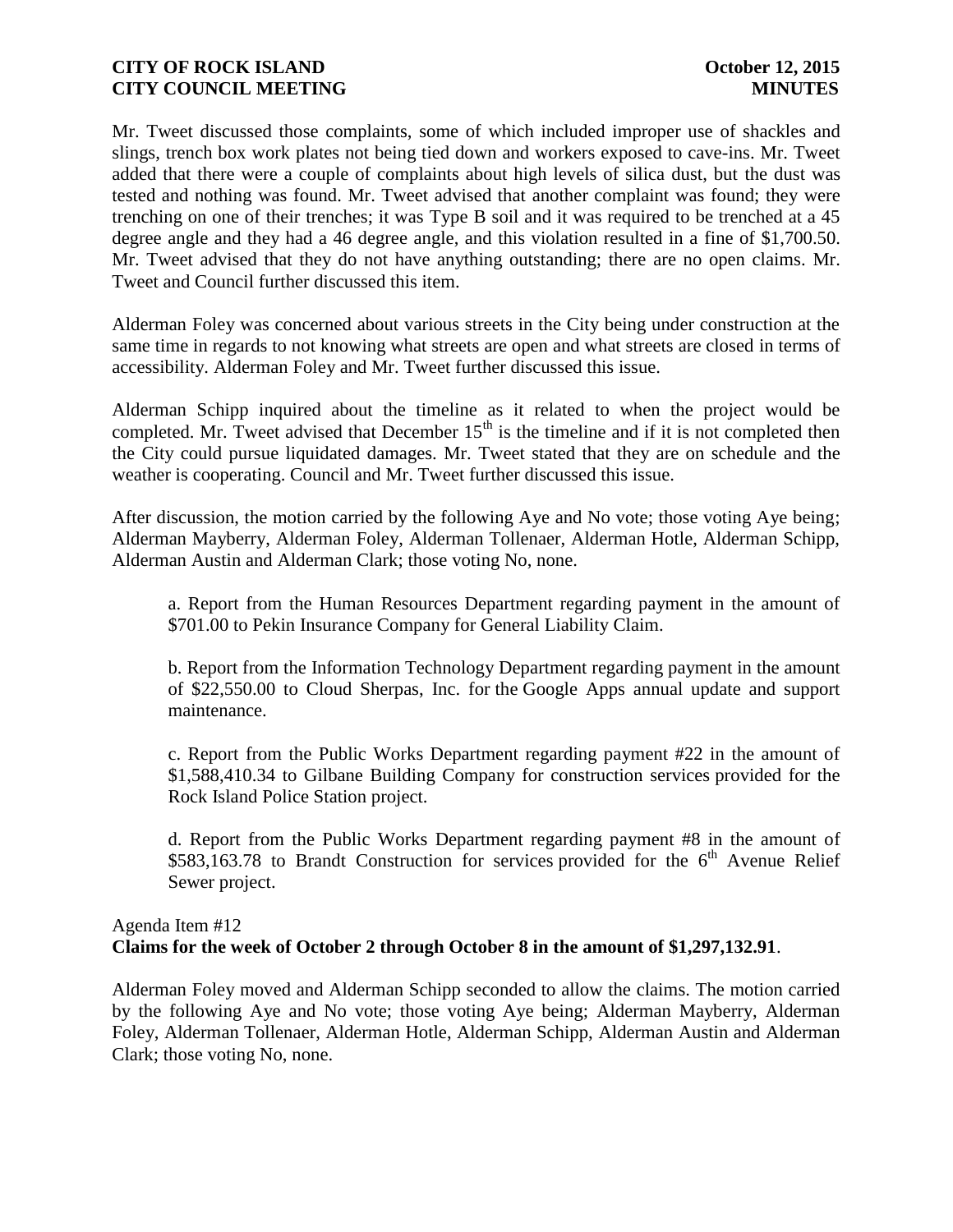#### Agenda Item #13

# **Purchase Card Claims for the month of September in the amount of \$49,026.68.**

It was moved by Alderman Hotle and seconded by Alderman Austin to approve the purchase card claims. The motion carried by the following Aye and No vote; those voting Aye being; Alderman Mayberry, Alderman Foley, Alderman Tollenaer, Alderman Hotle, Alderman Schipp, Alderman Austin and Alderman Clark; those voting No, none.

#### Agenda Item #14

## **Report from the Information Technology Department regarding the Cityworks System annual update and support maintenance and an addendum for additional users in the amount of \$32,995.00 to Azteca Systems, Inc.**

Alderman Hotle moved and Alderman Schipp seconded to approve the addendum as recommended, authorize payment and authorize the City Manager to execute the addendum. The motion carried by the following Aye and No vote; those voting Aye being; Alderman Mayberry, Alderman Foley, Alderman Tollenaer, Alderman Hotle, Alderman Schipp, Alderman Austin and Alderman Clark; those voting No, none.

#### Agenda Item #15

# **Report from the Public Works Department regarding a proposal from Utility Service Company, Inc. for Ice Pigging Services for potable water mains at five locations throughout the City in the amount of \$21,000.00.**

It was moved by Alderman Schipp and seconded by Alderman Hotle to approve the proposal as recommended and authorize the City Manager to execute the contract documents. The motion carried by the following Aye and No vote; those voting Aye being; Alderman Mayberry, Alderman Foley, Alderman Tollenaer, Alderman Hotle, Alderman Schipp, Alderman Austin and Alderman Clark; those voting No, none.

#### Agenda Item #16

# **Report from the Public Works Department regarding a construction contract with Otto Baum Company, Inc. for completing the tuck point repair project at the Rock Island Pump Station.**

Alderman Schipp moved and Alderman Foley seconded to approve the contract as recommended and authorize the City Manager to execute the contract documents. The motion carried by the following Aye and No vote; those voting Aye being; Alderman Mayberry, Alderman Foley, Alderman Tollenaer, Alderman Hotle, Alderman Schipp, Alderman Austin and Alderman Clark; those voting No, none.

Agenda Item #17 **Other Business.**

No one signed up to address Council to speak on a topic.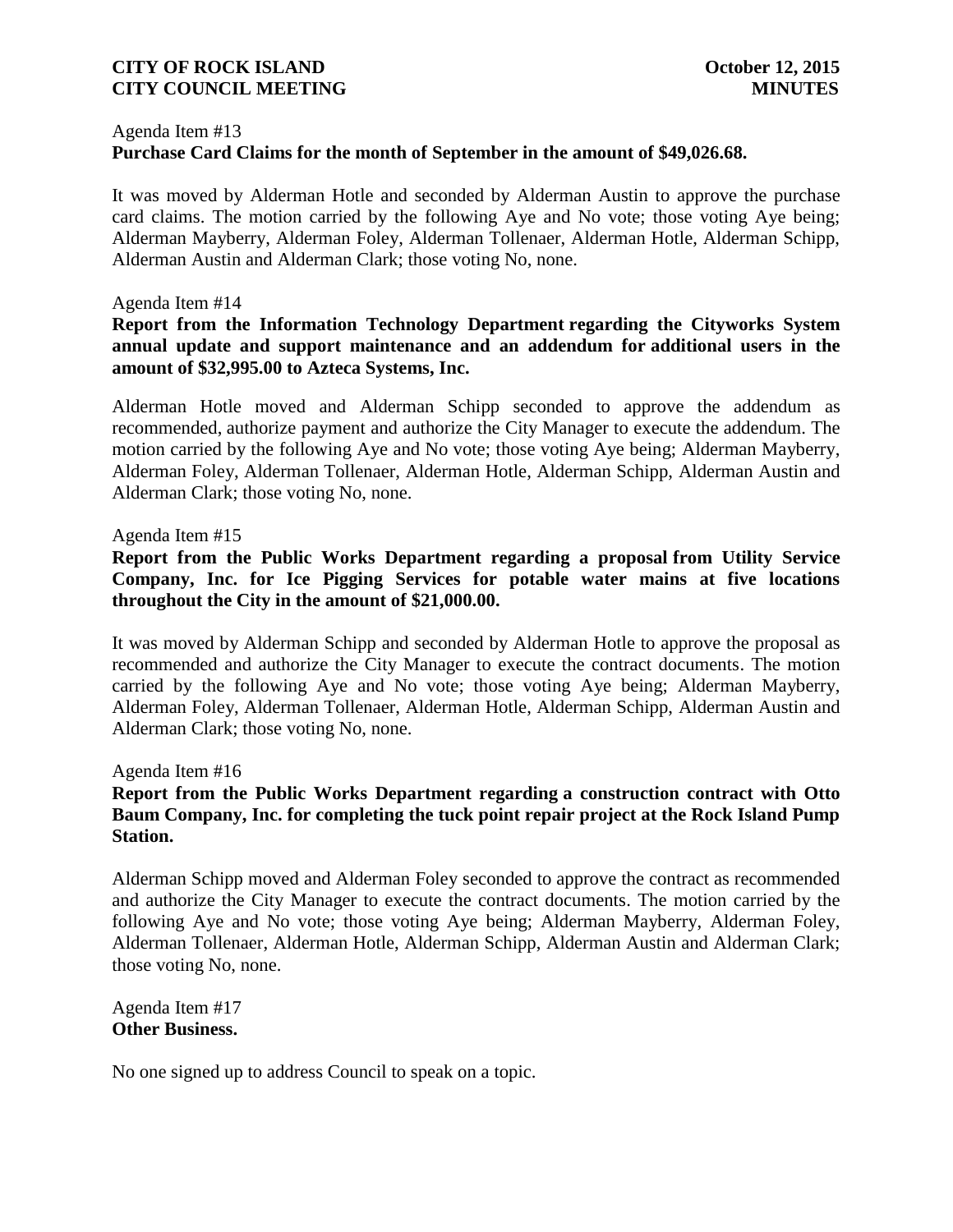Alderman Austin stated that tomorrow evening (Tuesday, October 13<sup>th</sup>) the 7<sup>th</sup> Ward will be having a ward meeting at 6:30 pm at the First Church of the Nazarene located at  $38<sup>th</sup>$  Street and  $29<sup>th</sup>$  Avenue. Alderman Austin stated that the Mayor, City Manager and various department heads will be there and it is open to all residents of the City.

Alderman Clark advised that the  $1<sup>st</sup>$  Ward will be having a ward meeting at 6:00 pm at the King Center on Wednesday, October 14<sup>th</sup>. Alderman Clark added that the Police Chief and the Mayor will be there.

Alderman Schipp stated that Columbus Day is recognized in the State of Illinois and in Rock Island as a holiday. Alderman Schipp added that there is a growing trend around the country at least in nine of the major cities where they are celebrating Indigenous People's Day. Alderman Schipp stated that it is important to consider why this is happening. Alderman Schipp added that during Columbus' rule in the Indies, he was subsequently disbarred from governor for his atrocities; he was a tyrant. Alderman Schipp commented that in this day and age, it is no longer useful to celebrate myths that are grounded in tyrannical rule and bloodshed. Alderman Schipp hoped that the City would consider breaking away from the State of Illinois in recognizing Columbus Day as a holiday at least in terms of renaming it and celebrating the indigenous people who lived in these lands for thousands of years before the conquest.

Alderman Mayberry and Alderman Schipp discussed the meaning of indigenous.

Alderman Mayberry stated that a proclamation is being asked for next month for American Indians. Alderman Mayberry advised that the government labels you what they want you to be like with Native Americans and some of these other words. Alderman Mayberry commented that Columbus labeled Indians because he was looking for the West Indies and he thought he found it, so he named the people that he had seen Indians, and that is what they have been called since 1492. Alderman Mayberry added that to a certain extent everybody born in America is a Native American, but these are labels. There were hundreds if not thousands of tribes of American Indians. Alderman Mayberry stated that instead of calling them what they are today, coming up with these new words is insulting. Alderman Mayberry further discussed this issue.

Alderman Tollenaer stated that today, the City of Rock Island did not celebrate Columbus Day; City facilities were open. Alderman Tollenaer further discussed this issue.

# Agenda Item #18 **Executive Session on Personnel, Property Acquisition and Litigation.**

A motion was made by Alderman Tollenaer and seconded by Alderman Foley at 7:27 pm to recess to Executive Session on matters of Personnel, Property Acquisition and Litigation. The motion carried on a roll call vote. Those voting Aye being; Alderman Mayberry, Alderman Foley, Alderman Tollenaer, Alderman Hotle, Alderman Schipp, Alderman Austin and Alderman Clark; those voting No, none.